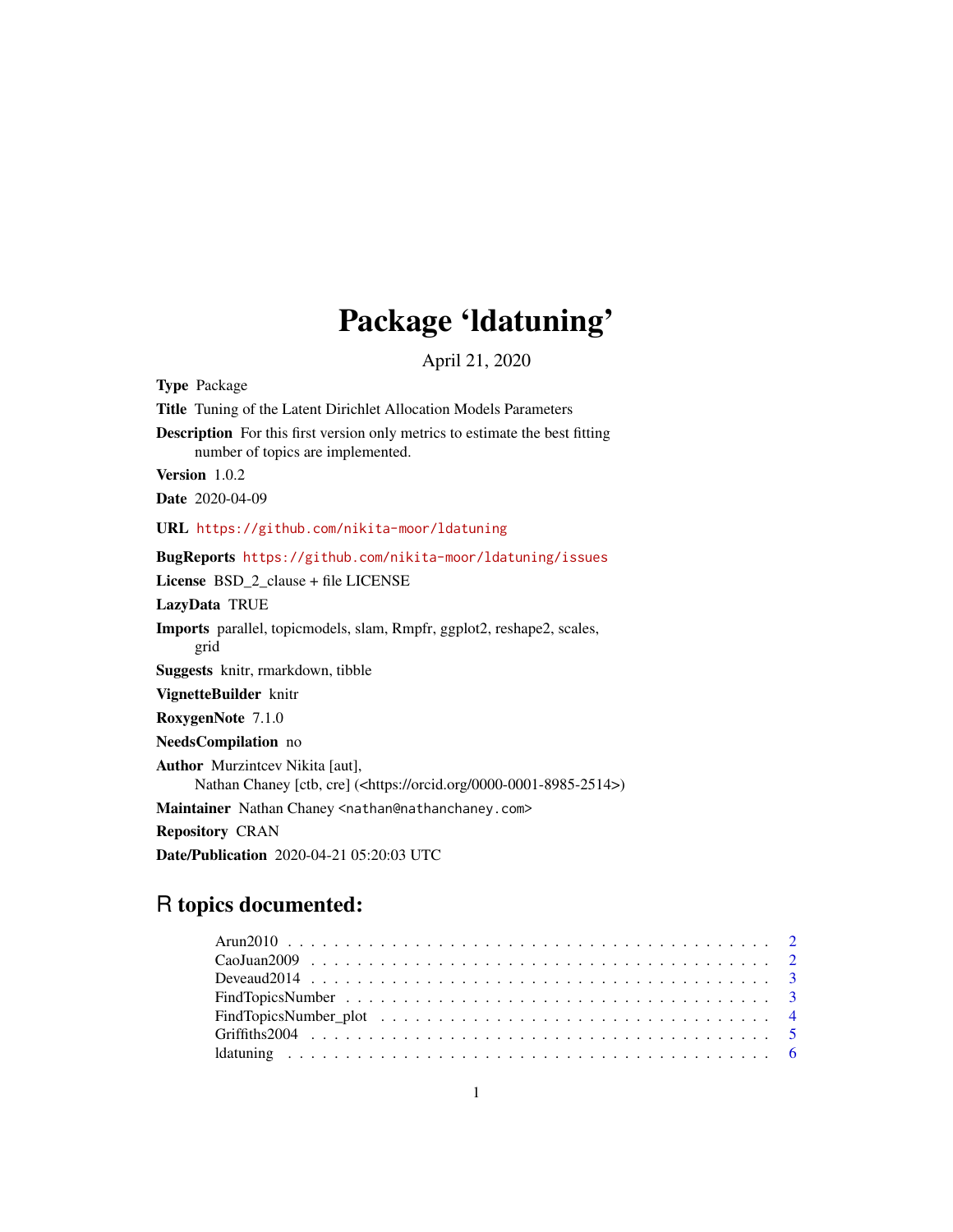#### <span id="page-1-0"></span>**Index** [7](#page-6-0) **7**

Arun2010 *Arun2010*

#### Description

Implement scoring algorithm

#### Usage

Arun2010(models, dtm)

### Arguments

| models | An object of class "LDA                                                  |
|--------|--------------------------------------------------------------------------|
| dtm    | An object of class "DocumentTermMatrix" with term-frequency weighting or |
|        | an object coercible to a "simple_triplet_matrix" with integer entries.   |

#### Value

A scalar LDA model score

CaoJuan2009 *CaoJuan2009*

### Description

Implement scoring algorithm

#### Usage

CaoJuan2009(models)

#### Arguments

models An object of class ["LDA](#page-0-0)

#### Value

A scalar LDA model score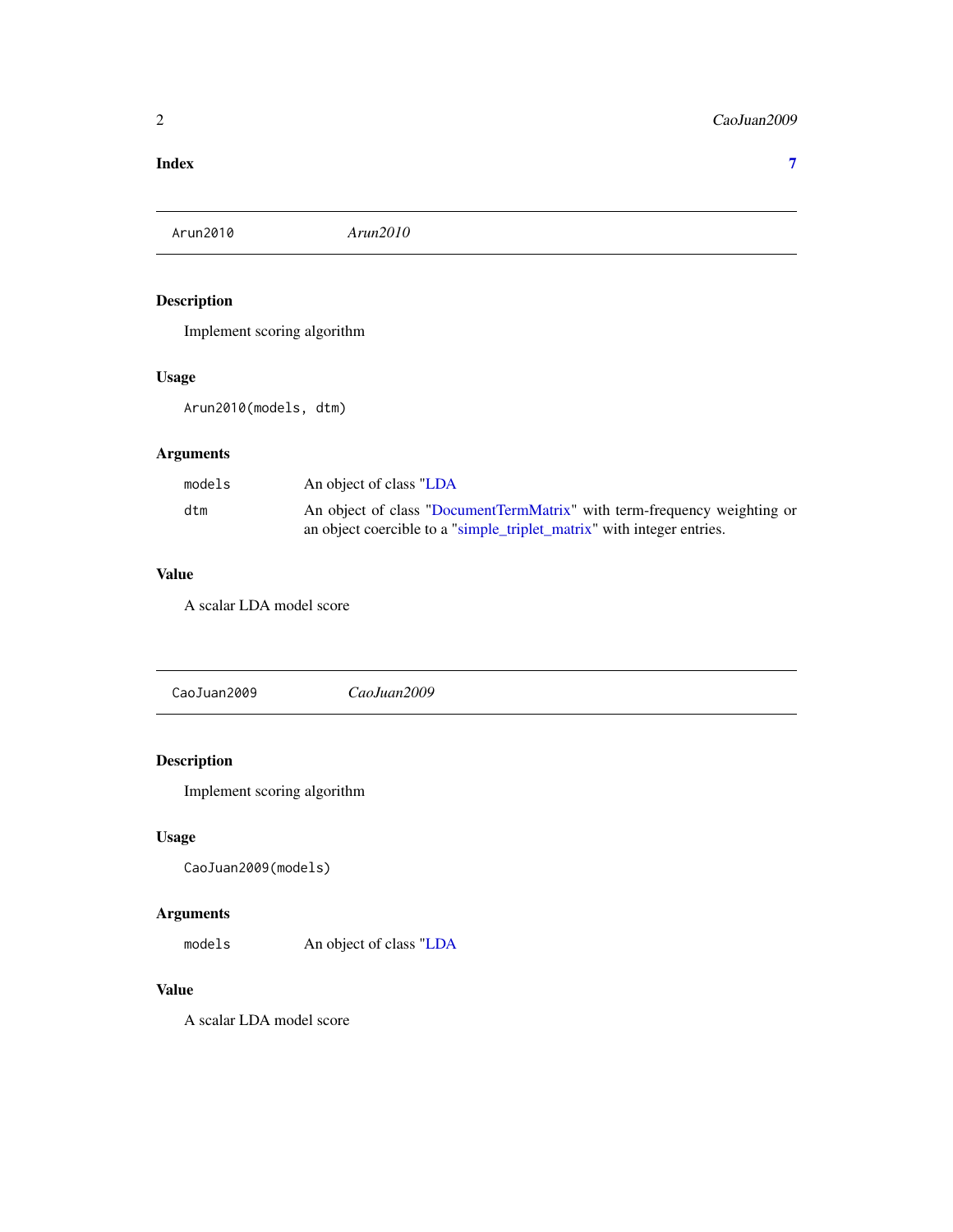<span id="page-2-0"></span>Deveaud2014 *Deveaud2014*

#### Description

Implement scoring algorithm

#### Usage

Deveaud2014(models)

#### Arguments

models An object of class ["LDA](#page-0-0)

#### Value

A scalar LDA model score

<span id="page-2-1"></span>FindTopicsNumber *FindTopicsNumber*

#### Description

Calculates different metrics to estimate the most preferable number of topics for LDA model.

#### Usage

```
FindTopicsNumber(
  dtm,
  topics = seq(10, 40, by = 10),metrics = "Griffiths2004",
 method = "Gibbs",
  control = list(),mc.cores = NA,
  return_models = FALSE,
  verbose = FALSE,
  libpath = NULL
\mathcal{L}
```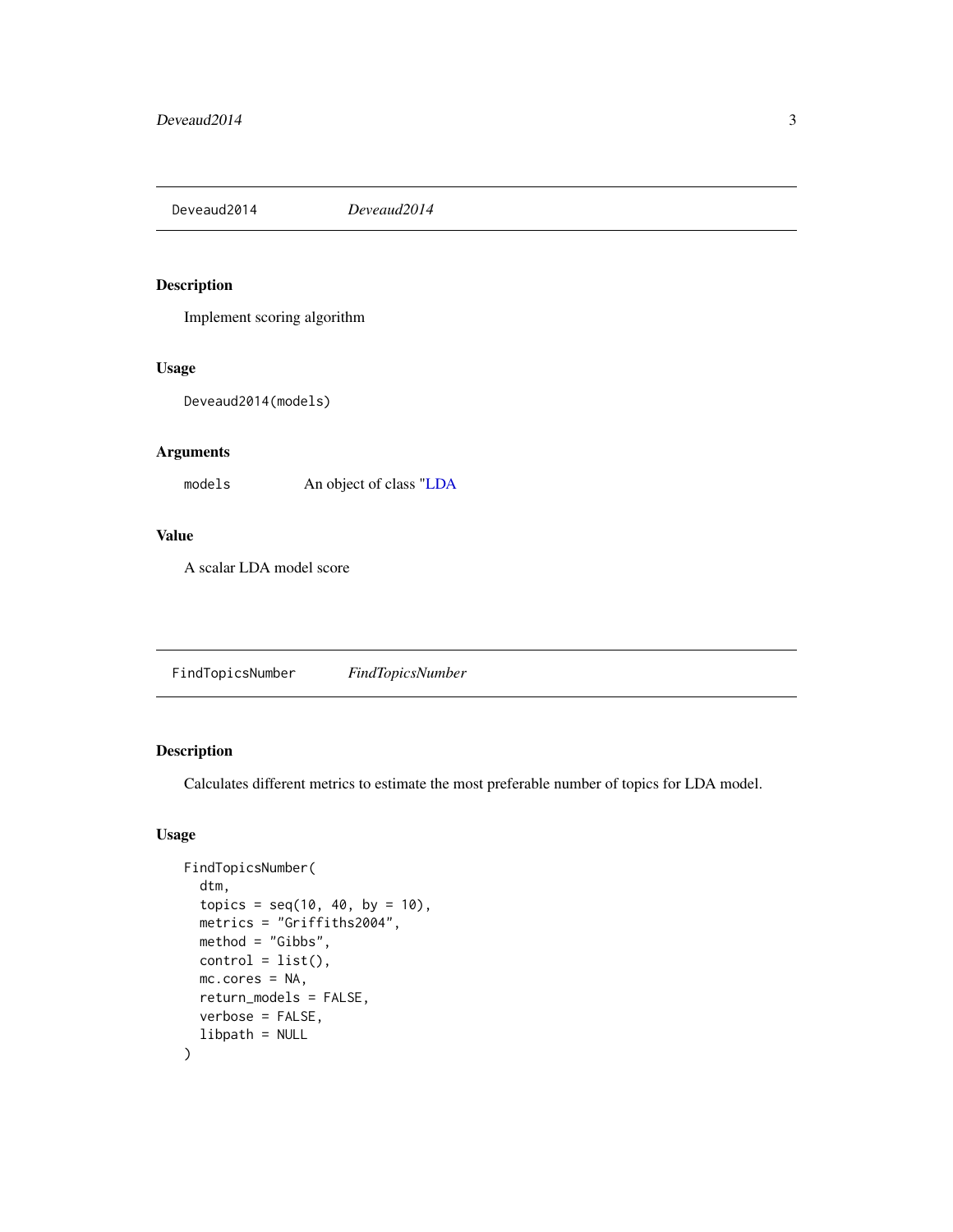#### <span id="page-3-0"></span>Arguments

| dtm           | An object of class "DocumentTermMatrix" with term-frequency weighting or<br>an object coercible to a "simple_triplet_matrix" with integer entries.                                                                                                                                                                 |
|---------------|--------------------------------------------------------------------------------------------------------------------------------------------------------------------------------------------------------------------------------------------------------------------------------------------------------------------|
| topics        | Vector with number of topics to compare different models.                                                                                                                                                                                                                                                          |
| metrics       | String or vector of possible metrics: "Griffiths2004", "CaoJuan2009", "Arun2010",<br>"Deveaud2014".                                                                                                                                                                                                                |
| method        | The method to be used for fitting; see LDA.                                                                                                                                                                                                                                                                        |
| control       | A named list of the control parameters for estimation or an object of class "LDA-<br>control".                                                                                                                                                                                                                     |
| mc.cores      | NA, integer or, cluster; the number of CPU cores to process models simultane-<br>ously. If an integer, create a cluster on the local machine. If a cluster, use but<br>don't destroy it (allows multiple-node clusters). Defaults to NA, which triggers<br>auto-detection of number of cores on the local machine. |
| return_models | Whether or not to return the model objects of class "LDA. Defaults to false.<br>Setting to true requires the tibble package.                                                                                                                                                                                       |
| verbose       | If false (default), suppress all warnings and additional information.                                                                                                                                                                                                                                              |
| libpath       | Path to R packages (use only if your R installation can't find 'topicmodels' pack-<br>age, [issue #3](https://github.com/nikita-moor/ldatuning/issues/3). For exam-<br>ple: "C:/Program Files/R/R-2.15.2/library" (Windows), "/home/user/R/x86_64-<br>pc-linux-gnu-library/3.2" (Linux)                            |

#### Value

Data-frame with one or more metrics. numbers of topics and corresponding values of metric. Can be directly used by [FindTopicsNumber\\_plot](#page-3-1) to draw a plot.

#### Examples

```
## Not run:
library(topicmodels)
data("AssociatedPress", package="topicmodels")
dtm <- AssociatedPress[1:10, ]
FindTopicsNumber(dtm, topics = 2:10, metrics = "Arun2010", mc.cores = 1L)
## End(Not run)
```
<span id="page-3-1"></span>FindTopicsNumber\_plot *FindTopicsNumber\_plot*

#### Description

Support function to analyze optimal topic number. Use output of the [FindTopicsNumber](#page-2-1) function.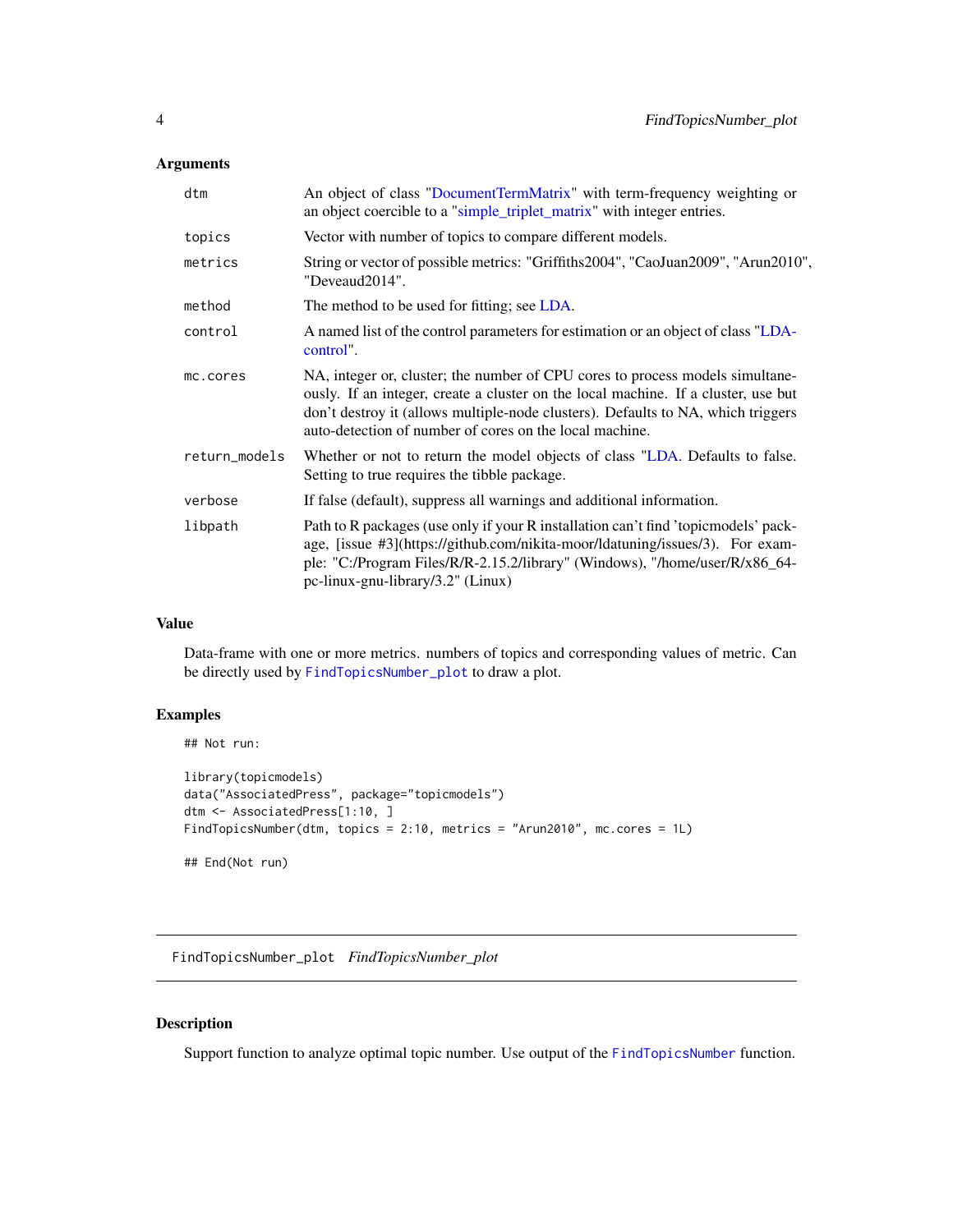#### <span id="page-4-0"></span>Griffiths2004 5

#### Usage

FindTopicsNumber\_plot(values)

#### Arguments

values Data-frame with first column named 'topics' and other columns are values of metrics.

#### Examples

## Not run:

```
library(topicmodels)
data("AssociatedPress", package="topicmodels")
dtm <- AssociatedPress[1:10, ]
optimal.topics <- FindTopicsNumber(dtm, topics = 2:10,
  metrics = c("Arun2010", "CaoJuan2009", "Griffiths2004")
\mathcal{L}FindTopicsNumber_plot(optimal.topics)
```

```
## End(Not run)
```
Griffiths2004 *Griffiths2004*

#### Description

Implement scoring algorithm. In order to use this algorithm, the LDA model MUST be generated using the keep control parameter >0 (defaults to 50) so that the logLiks vector is retained.

#### Usage

Griffiths2004(models, control)

#### Arguments

| models  | An object of class "LDA                                                                        |
|---------|------------------------------------------------------------------------------------------------|
| control | A named list of the control parameters for estimation or an object of class "LDA-<br>control". |

#### Value

A scalar LDA model score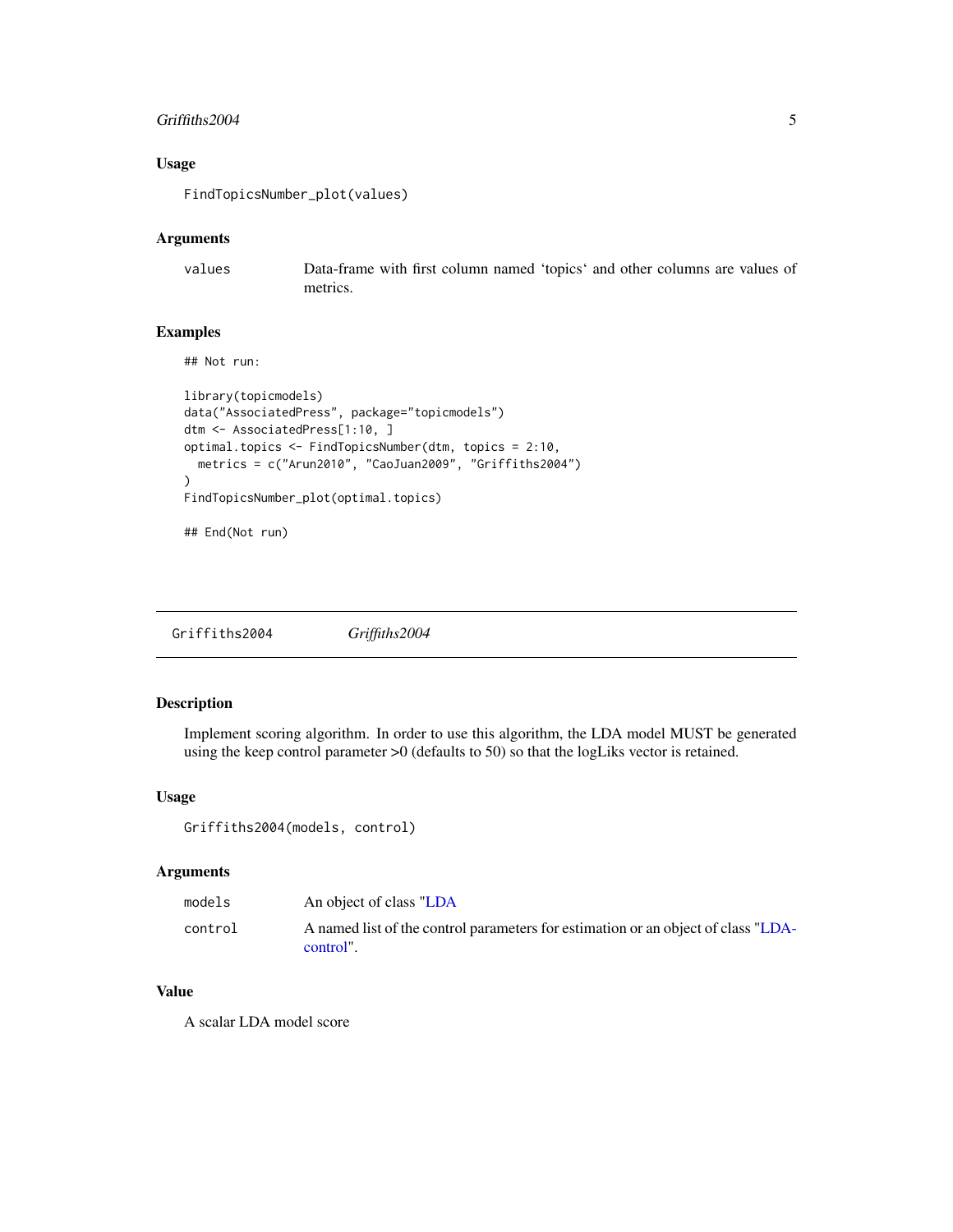<span id="page-5-0"></span>

#### Description

A package for identifying the number of topics in a text corpus by generating LDA models, tuning LDA model parameters, and scoring model results.